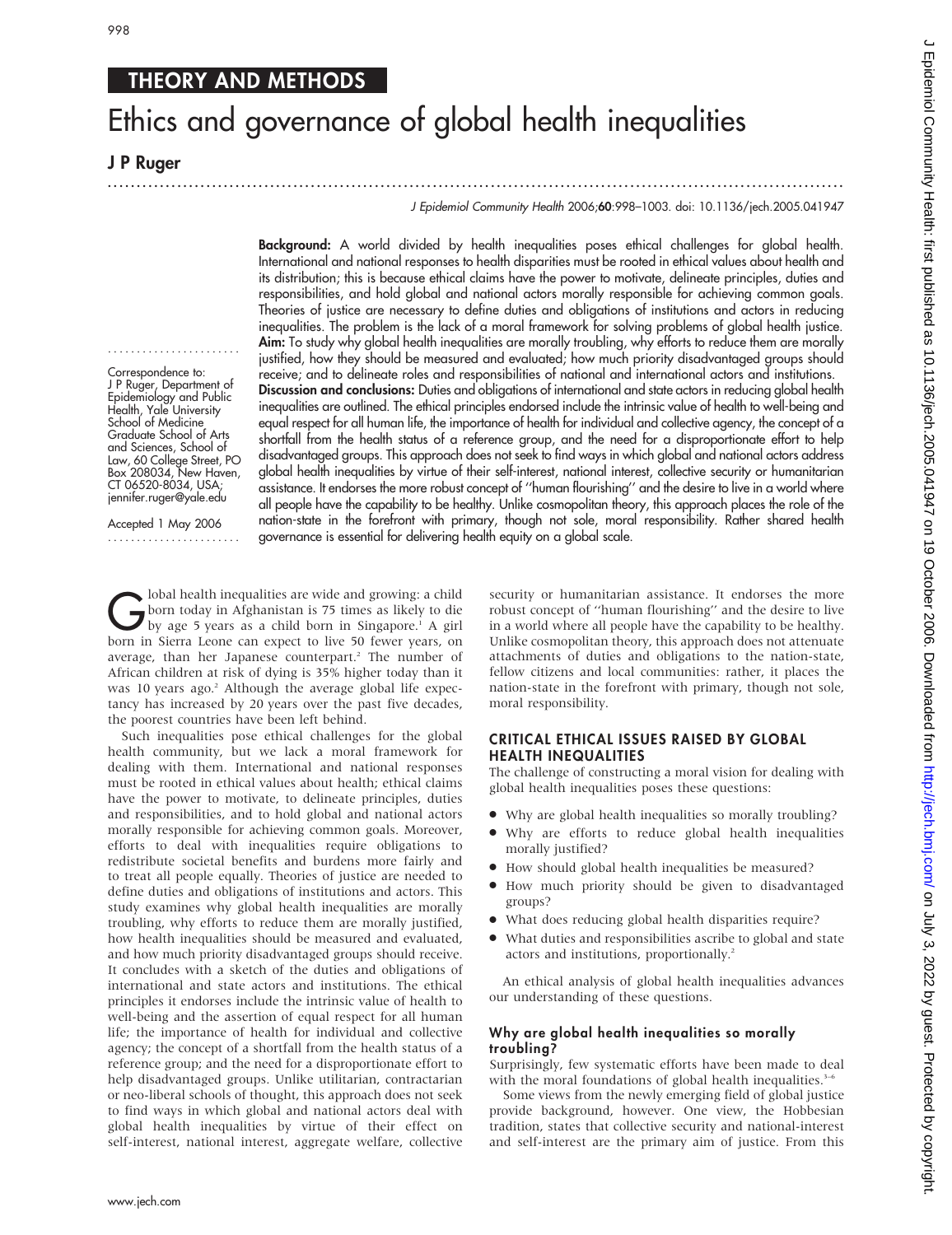



**Figure 1** Differences in policy implications: shorttall (A) versus intergroup (B) inequality comparison. Norm, optimal average (maximal potential of individual groups). Source: IMR of Sweden, Japan, Singapore. Source: US Census, International Database. IMR, infant mortality rate; SES, socioeconomic status.

perspective, global health inequalities provide no moral motive for remedy. A second view stems from John Rawls's theory<sup>7</sup> and coincides with Thomas Nagel's  $s$  account; both apply a relational perspective and ground the obligation of justice in the sovereign nation state; global health inequalities have no moral standing; justice, an associative obligation, is owed only our sovereign citizens. Both Hobbes and Rawls would require global sovereignty or world government to justify duties and responsibilities of global actors to address global health inequalities. A final view, cosmopolitanism, argues principles of justice apply to all individuals wherever they are in the cosmos; and varies from strong demands for fair terms of cooperation<sup>9</sup> on a global scale to at a minimum adherence to the no harm principle, that international institutions and agreements be prohibited from causing harm<sup>10</sup>, particularly extreme poverty, to others. Rectifying such harm justifies international action. Despite this broader background, however, ethicists are virtually silent on the philosophical foundations of global health, its distribution and global health justice. Many question whether a moral framework is required to take action. Is it not given that these inequalities exist and that they require redress? Why are global health inequalities a matter of justice—or are they?

#### Health as the end goal: valuing health both intrinsically and instrumentally

We must ask why global health disparities are morally problematic and why efforts to reduce them are justified. One answer comes from a theory of health ethics<sup>11-19</sup> that builds on and integrates Aristotle's political theory<sup>20-24</sup> and Amartya Sen's capability approach.<sup>25-27</sup> Although recognising the inter-relatedness of health and other social ends, this approach emphasises the importance of health for individual agency—the ability to live a life we value. Society's obligation to maintain and improve health rests on the ethical principle of human flourishing—or human capability.<sup>20–24</sup> Indeed, certain aspects of health sustain other aspects of human flourishing because without being alive, no other human functionings are possible.

This perspective views health as intrinsically and instrumentally valuable; all individuals should have equal capability to be healthy.<sup>11-19</sup> It places emphasis on health capability—an individual's ability to achieve good health<sup>11-19</sup> and be free of preventable morbidity and mortality.<sup>25 26</sup> Although the idea of capability relates to opportunity, it is a more positive notion of overall freedom: ''real opportunities'' we have regarding the life we may lead.<sup>28</sup>

Deprivations in people's health are unjust because they unnecessarily reduce the capability for health functioning and the exercise of agency. We value human life equally and deprivations in health capability constitute threats to human flourishing. For example, policies that deny antiretroviral drugs to patients with HIV/AIDS, as happens in sub-Saharan Africa and other parts of the world, are morally troubling not only because they constitute subminimal healthcare, reduce individuals' opportunity for employment and require cosmopolitan duty, humanitarian assistance, or adherence to a global social contract. The moral concern is the reduced capability for physical and mental functioning or even for being alive. Deprivations in the capability to function rob individuals of the freedom to be what they want to be.<sup>25 26</sup> This underlying principle of justice applies to all humans regardless of where they live and regardless of any given person's or people's specific relationship to them. It takes individuals as the central moral unit of justice.

#### Why are efforts to reduce global health inequalities morally justified?

If we value individuals' capability to be healthy intrinsically and instrumentally, deprivations in health are inequalities in individuals' capability to function. Such reductions in functioning conflict with the view that justice requires public policies to bring ''people as close to good functioning as their natural circumstances permit," as Aristotle notes.<sup>22</sup> Decrements in health constitute direct threats to well-being and agency. If basic capabilities—crucially important functionings, such as health, which are associated with basic needs<sup>26</sup>—are unavailable, most other human capabilities are also inaccessible. Basic capabilities, such as health, are therefore prerequisites to other capabilities, and their "particular moral and political importance" associates with "fulfilling well-recognized, urgent claims".<sup>26</sup> This notion implies that society should create the conditions for individuals to achieve a certain threshold level of health functioning.29 This perspective differs from other schools of thought. The contractarian or utilitarian views see contracts to achieve mutual advantage—or states of affairs that maximise societal welfare (the aggregation of individual welfare)—as solutions to global injustice. However, this approach does not seek to find ways in which global and national actors deal with global justice by virtue of their effect on self-interest, national interest, collective security or humanitarian assistance; all insufficient foundations of global health justice. Rather, it endorses the more robust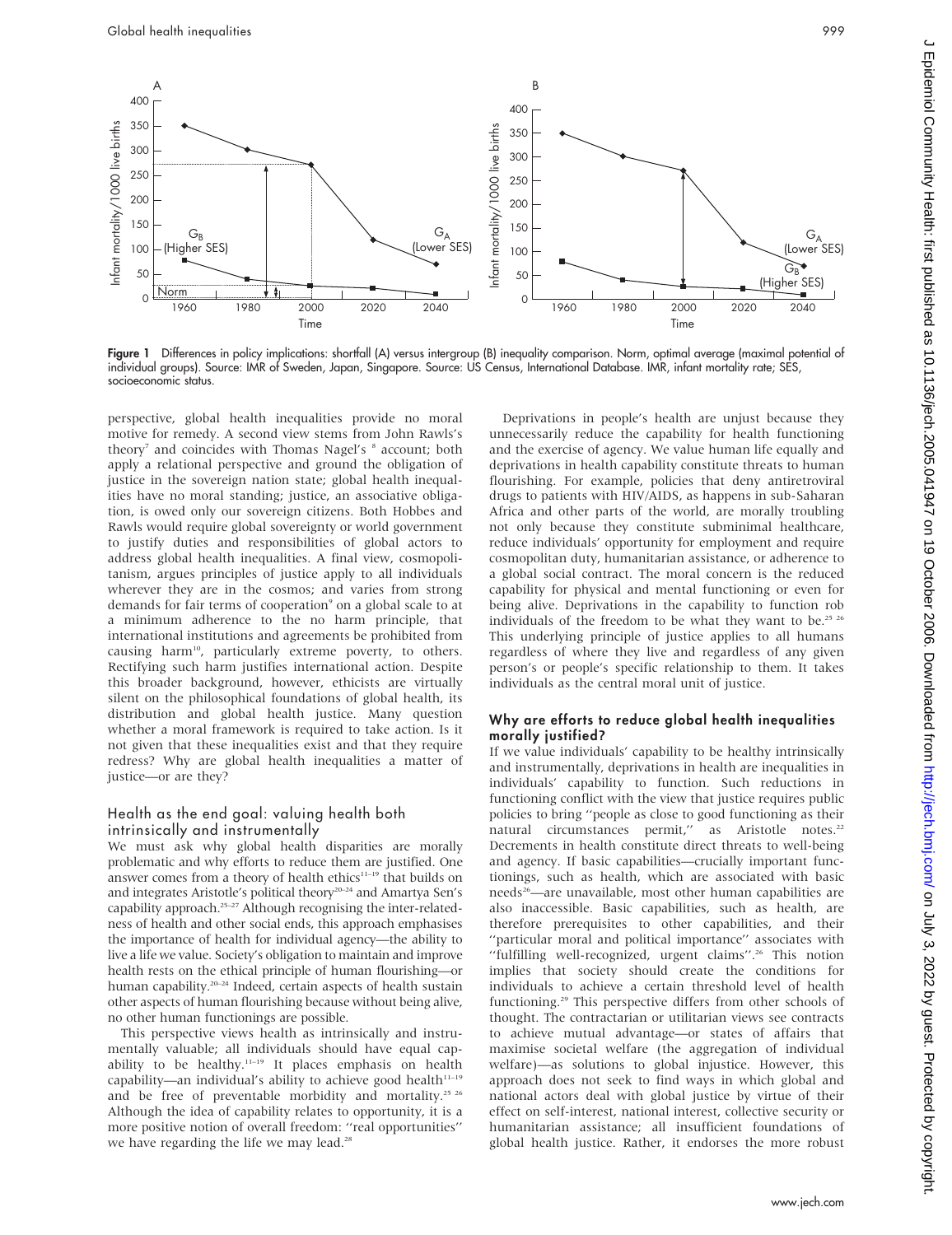concept of human flourishing and the desire to live in a world where all people have the capability to be healthy.<sup>11-19</sup> This approach to global health inequalities differs from general cosmopolitan theory by rejecting the attenuation of attachments of duties and obligations to the nation-state, fellow citizens and local communities. From this perspective, the primary, though not sole,<sup>29</sup> duties fall on nation-states. Global health inequalities are morally troubling because our intuition and ethical claim of equal respect for all humans tells us that being born into a country or society in which one has a good chance of being in the worse-off health group is morally arbitrary and requires rectification. Moral arbitrariness should not be the basis for determining one's health; or survival.

#### How should global health inequalities be measured?

The question arises of which measure is most suitable for comparing global health inequalities. Key issues include the delineation of population groups and how to weight the ill health of individuals or groups.<sup>30</sup> Also, there is the issue of conceptualising and measuring health, which is beyond the scope of this article and is discussed elsewhere.<sup>25</sup>

This approach, as discussed elsewhere, $11-19$   $29$  justifies the provision of capabilities for good health rather than complete health equality, recognising that individuals have different health capacities; equal outcomes are not a goal. One country may achieve an average life expectancy of only 50 years, whereas another may achieve an average of 75 years. Therefore, using 50 years as an indicator of achievement would not allow the country with the higher life expectancy to realise its population's full potential. Thus, the concept of attainment equality can level down everyone's health status.<sup>5</sup> <sup>26</sup>

Another reason for not using equal health outcomes lies in a respect for individual autonomy. Such respect enables us to differentiate between poor health outcomes that result from free and informed choices (eg, fasting for religious purposes) and those that do not (eg, starving because of the inability to buy food). This example highlights the difference between evaluating achievements only (health outcomes) and evaluating the capability to achieve functionings (health capability).

This approach builds on Aristotle's political conception of a parametric consideration of human diversity. Given that people differ in their maximal capacity for achievement, ''it is appropriate, if people are governed best that they should do best, insofar as their circumstances admit ...".<sup>22</sup> This consideration is particularly important in evaluating health equality.

This approach thus differentiates between ''attainment'' and ''shortfall'' equality. Attainment equality requires equality in absolute levels of achievement. Shortfall equality requires that the difference between actual and maximal achievement be a main criterion of justice and be consistent for members of a particular group. When comparing life expectancies, the maximal achievement is the highest average attained by any country. If that were 78 years, the shortfall from that target would be 7 years in Uruguay, where the average life expectancy is 71 years, but it would be 46 years in Sierra Leone, where the average life expectancy is 32 years.

It may be important to use proportional reduction in shortfall, especially when comparing life expectancies across countries.31 32 If the target life expectancy is 78 years, the proportion of shortfall is reduced more when life expectancy increases from 60 to 70 years (for country A) than when it rises from 30 to 40 years (for country B). Using shortfall and proportion of shortfall reduced as indicators of life expectancy shows what is needed to bring health to adequate levels: to equalise the proportion of shortfall reduced in the  $\subset$ 

example above, country B would need to increase life expectancy by 30 years, not 10 years.

Using shortfalls requires a reference group against which levels of health achievement can be assessed.28 33 In Nigeria, researchers used the mortality of a privileged ethnic group as a benchmark for evaluating mortality in other groups.<sup>34</sup> Moreover, reference groups can have different norms, as when life expectancy differs by sex.<sup>35</sup> Figure 1 shows the policy implications of a shortfall inequality compared with intergroup inequality perspective $33$  on the conceptualisation and measurement of global health inequalities.

#### How much priority should be given to the most disadvantaged groups?

Aristotelian justice treats like cases alike and different cases differently.20 This principle of proportional justice applied to health requires society to reduce barriers to good health by weighing the needs of the worse-off and the mid-level health groups, in proportion to their difference. Aristotle introduced the concept of ''disproportionate'' effort, which aims to bring disadvantaged people as close to a threshold level of functioning as their circumstances permit. Sen's notion of ''basic capabilities'' argues that justice requires raising people above a certain threshold.

This line of reasoning also places moral importance on practical reasoning and individual agency, noting that no individual's agency should be sacrificed to improve another's functioning, even if it falls beneath the norm level of functioning.19 These formulations generally imply that societal conditions be in place to enable each individual the capability to achieve a certain threshold level of functioning (within the limits of that person's circumstances), provided such efforts do not reduce the health functioning of the general population below the minimally acceptable level.<sup>29</sup> Therefore, priority should be given to people who have a gap between their health status and the threshold status they could achieve, and those with the greatest disparity should receive priority.

Some are concerned about defining such a gap (eg, in terms of historical or urgent health conditions, social groups or overall well-being) and that it will lead to the ''bottomless pit" problem.<sup>346</sup> Others advocate priority for those whose health decrements are preventable and not for those whose disabilities occurred by chance or genetic predisposition.4 Another concern is the trade-off between giving priority to the worst-off and maximising health outcomes for the general population.<sup>4</sup> Recent work suggests that aggregate health can be advanced by focusing on the worse-off who have the greatest scope for improvement.<sup>27</sup>

This perspective provides no specific formulas for measuring deprivation, prioritising services or comparing inequalities in different situations, although frameworks for analysing these issues and generating policy recommendations have been developed elsewhere.<sup>19</sup> There is no blueprint for a just society. Instead,

… foundational ideas of justice can separate out some basic issues as being inescapably relevant.The greatest relevance of ideas of justice lies in the identification of patent injustice, on which reasoned agreement is possible, rather than in the derivation of some extant formula for how the world should be precisely run.<sup>27</sup>

Prioritisation will also be informed by ''the emergence of a shared recognition"<sup>27</sup> of an injustice that evolves from public deliberation. Such ''reasoned agreement'' relies on individuals' freedom to participate in decisions, another key aspect of this approach. In many cases, the ''emergence of a shared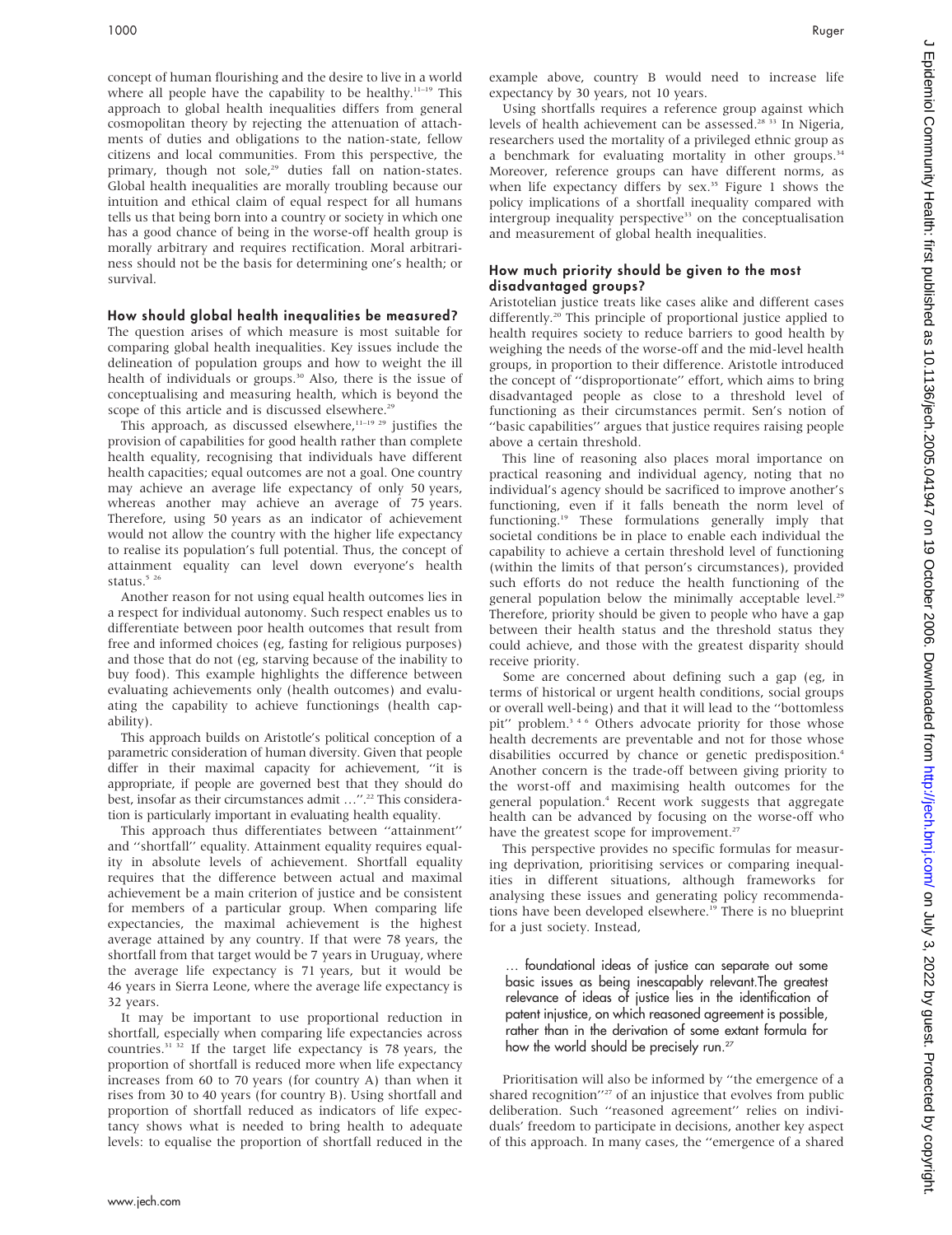recognition of that 'injustice' may be dependent in practice on open discussion of issues and feasibilities".<sup>27</sup>

#### What does reducing global health inequalities require?

In an accompanying article, we have seen how global health inequalities reflect broader social, political and economic environments.<sup>36</sup> We know from past research that health inequalities will not be reduced through market mechanisms alone—government, policy, and individual and social commitments are required.29 Reducing health disparities requires social organisation and collective action of four key functions: redistribution of resources; related legislation and policy; public regulation and oversight; and creation of public goods. Redistribution of resources is conducted between groups within and between societies. Policy measures are required to make transfers and include progressive taxation, equitable and efficient risk pooling, redistributive expenditure patterns, subsidies and cash transfers. In many countries, especially those in the developing world, the distribution of resources within society is inequitable. In Ghana, Indonesia and Vietnam, public spending on health considerably favours the wealthy. The trend is reversed in countries such as Argentina, Malaysia and Uruguay. In such areas of social organisation and collective activity, ethical commitments are required.

#### ETHICAL COMMITMENTS AND PUBLIC MORAL NORMS

Ethical commitments are required because without such norms, it is not possible to socially organise and redistribute resources; the efforts to do so must be voluntary and not coerced, and they must be based on moral grounds. This is because individuals must sacrifice some of their resources and autonomy to be regulated and redistribute those resources to others. Once individuals internalise these ethical commitments, they freely enter into them and create obligations for individuals to obey them. Individuals also need to internalise public moral norms that motivate their social action towards other regarding or altruistic behaviour. Individuals who are willing to give up some of their autonomy and resources through collective action can take steps towards achieving this goal. Thus, the obligations of individuals, states and global entities require them to give serious consideration to providing reasonable help to the person whose human flourishing and health is threatened; inequitable or threatened health is that which differs from the feasible threshold.

#### What duties and responsibilities ascribe to global and state actors and institutions, proportionally?

#### DUTIES AND OBLIGATIONS IN DOMESTIC AND INTERNATIONAL POLICY AND LAW

The question arises of who is responsible for addressing global health inequalities. Firstly, however, it is important to underscore that although the overarching principle espoused here delineates duties and responsibilities for both national and international actors, the primary duty falls to nationstates who have the most direct and prior obligations. The extent of extranational or international obligations is defined in the context of the scope and limits of national obligations. Secondly, it is important to highlight the need for a variety of institutions; the framework presented here and elsewhere<sup>12 15 19 29</sup> is one I call shared health governance, whereby state and international governments and institutions along with non-governmental organisations, communities, businesses, foundations, families and individuals are responsible for shared governance in correcting global health injustice. Global and national institutions and actors' roles relate to the functions and their comparative roles in dealing with deprivations in health functioning and health agency.11–19 29

#### GLOBAL RESPONSIBILITIES AND ROLES

Global actors and institutions, whether they act bilaterally (especially direct overseas development assistance, trade agreements) or multilaterally (through eg, the United Nations system, World Bank or International Monetary Fund), are obligated to remedy global inequalities that exist in affluence, power, and social, economic and political opportunities. Global actors and institutions, while serving a secondary rather than primary role in achieving just health outcomes, nonetheless represent the will of the international community not only to function collectively on nationalinterest but to rectify global market failures, create public goods and address concerns of fairness and equity on a global scale. Global actors and institutions should have a supportive and facilitative role such that countries can develop, flourish and promote health. The focus should be on a broad approach that deals with all determinants of health and poverty, not a narrow, technical approach. In terms of the macrosocial environment, global actors and institutions should pursue the following: facilitate growth in developing countries; promote global financial stability; finance global public goods; develop country participation in global fora; provide debt relief and development assistance; offer fair trade and open markets to developed countries; provide technical assistance and know-how to developing countries; and finance global public goods.

Global health institutions have a more narrow set of obligations and duties around four sets of work:<sup>13</sup> generate and disseminate knowledge and information; empower individuals and groups in national and global fora; provide technical assistance, financial aid and global advocacy for equitable and efficient health systems; and coordinate institutions to exclude redundancies.<sup>13</sup>

In terms of generating and disseminating knowledge and information, global health institutions can help create new technologies; transfer, adapt and apply existing knowledge; manage knowledge and information; create and set standards and international instruments; and help countries develop information and research capacity.

In terms of empowering individuals and groups, global health institutions can aid in reforming state and local institutions; encourage political will for public action; help governments improve public administration; provide greater voice in national and international fora; and assist states in ensuring greater citizen participation in decision making.

Finally, in terms of health system development, global health institutions can provide technical assistance in the following key domains: equitable and efficient health financing; training of medical and public health professionals; management of tertiary, secondary and primary care facilities; regulatory agencies; and standardised diagnostic categories. Global health organisations can also provide financial aid and mobilise resources for health systems development and specific disease areas, and offer global advocacy.37

#### STATE OBLIGATIONS: HEALTH EQUITY AT THE STATE LEVEL

Individual nation-states have primary and prior obligations to deal with health inequalities. Firstly, state actors and institutions assume primary responsibility for creating conditions to fulfil individuals' capability to be healthy; states are in the most direct position to reduce the shortfall between potential and actual health. This includes efforts to deal with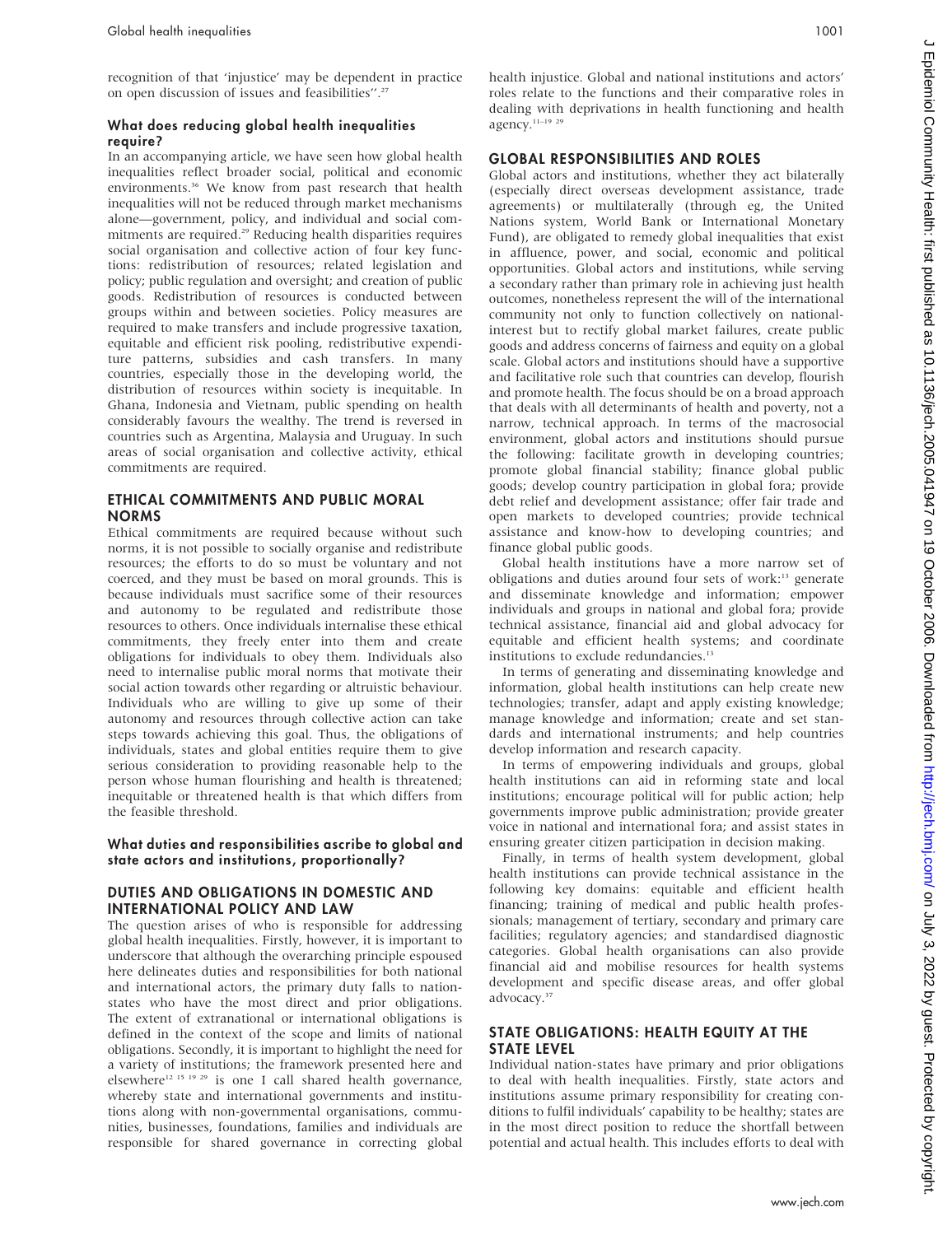- $\bullet$  International and national responses to health disparities must be rooted in core ethical values about health and its distribution; because ethical principles have the power to motivate and hold global and national actors accountable for achieving common goals.
- The problem, however, is that a moral framework is lacking.
- This article studies why global health inequalities are morally troubling, why efforts to reduce them are morally justified, how health inequalities should be measured and evaluated, how much priority disadvantaged groups should receive, and delineates roles and responsibilities of national and international actors and institutions.

the social, economic and political determinants of health. Secondly, states assume the primary responsibility for creating an institutional framework for equitable and affordable healthcare and public health; this includes allowing equal access to quality health-related goods and services, and to proximal and controllable determinants, including nutritiously safe food and potable drinking water, basic sanitation, adequate living conditions, healthcare, public health surveillance and health literacy. Regulation and stewardship of the health system is a critical state action.

State programmes and policies should focus on health equity, with a focus on three areas of reform: participatory approaches (participation in health service planning and delivery); targeted approaches (health services, individual, geographical, disease-specific programmes); and social funds (direct grants to community organisations for investment in infrastructure, microcredit and social services).

#### CONCLUSION: GLOBAL POLICY TO DEAL WITH INJUSTICES IN HEALTH

From a global perspective, an essential first step to redress global health inequities is to show the injustice of the present situation and make ''explicit the values on which proposed action is based''.38 A second is to develop principles to guide global and national actions to redress such inequalities. With these two goals as its primary aim, this article has examined some ethical and governance issues in global health inequalities. It has also presented the view that health inequalities are morally troubling because deprivations in people's capability for good health reduce their overall capability to achieve alternative ''beings'' and ''doings''. Justice in health requires societies to provide individuals with the necessary conditions for achieving the highest possible threshold level of health so they can have flourishing lives.

From this perspective, a global community that allows individuals to die prematurely and suffer unnecessary morbidity when it could create the social and economic conditions necessary to sustain life is unjust. Rather than subscribing to the bottomless pit view, it sees aid to the worse-off as a moral imperative. This deprivation-oriented view attempts to identify the most deprived within and between countries by disaggregating health outcomes;<sup>36</sup> it also urges policy makers to track progress. Such monitoring would supplement, rather than displace, the typical type of monitoring, which tracks changes in average health. Global and national efforts could then focus on improving opportunities for health in the worse-off groups. As this view does

## Policy implications

- The ethical principles endorsed for responding to global health inequalities include the intrinsic value of health to well-being, the importance of health for individual and collective agency, the concept of a shortfall from the health status of a reference group, and the need for a disproportionate effort to help disadvantaged groups reduce their deprivations in health.
- Shared health governance is essential for delivering health equity on a global scale.

not advocate abandoning attempts to improve average health or to improve the health of groups in the middle of the illhealth spectrum, it would support universal health coverage for conditions that reduce individuals' capability to function, such as tuberculosis, malaria and AIDS that are particularly prevalent among disadvantaged groups.

In conclusion, international agencies and organisations such as the World Bank, the World Health Organization and the United Nations must work together and in a supportive and facilitative role vis-a`-vis state actors and institutions to correct global health injustices. State governments, institutions and actors, along with non-governmental organisations, local communities, businesses, foundations, families and individuals must assume a prior and direct role and responsibility, through a framework of shared health governance, at the level of the nation-state. A moral framework should be applied to all global health policies. Reducing gaps in preventable mortality and morbidity is an essential focus of the global health community in the 21st century.

### ACKNOWLEDGEMENTS

I thank Amartya Sen, Ezekiel Emmanuel and the participants in seminars and workshops at the McMaster University, Yale Law School, and the University of North Carolina School of Public Health, North Carolina, USA, for helpful comments on earlier versions of this work. I thank Susan Gatchel, Kimberly Hannon, Linda Sage and Christine Park for their administrative and editing assistance. Portions of this article were presented as the 2005 Labelle Lecture Dr. Ruger gave at McMaster University.

Funding: JPR is supported in part by a Career Development Award (Grant Number K01DA01635801) from the US National Institutes of Health.

Competing interests: None declared.

#### **REFERENCES**

- 1 Jong-wook L. Global health improvement and WHO: shaping the future. Lancet 2003;362:2083–8.
- 2 World Health Organization. The world health report 2003: shaping the future. Geneva: WHO, 2003, http://www.who.int/whr/2003/en/ overview\_en.pdf (accessed 12 Jan 2004).
- 3 Brock D. Broadening the bioethics agenda. Kennedy Inst Ethics J 2000;10:21–38.
- 4 Powers M, Faden R. Inequalities in health, inequalities in health care: four generations of discussion about justice cost-effectiveness analysis. Kennedy Inst Ethics J 2000;10:109–27.
- 5 Evans T, Whitehead M, Diderichsen F, Bhuiya A, Wirth M, eds. Challenging inequities in health: from ethics to action. London: Oxford University Press,  $2001.24 - 33.$
- 6 Wikler D. Bioethics, human rights, and the renewal of Health for All: an overview. In: Bankowski Z, Bryant JH, Gallagher J, eds. Ethics, equity and the renewal of WHO's Health for All strategy. Geneva: Council for International Organization of Medical Scientists, 1997:21–30.
- 7 Rawls J. The Law of Peoples. Cambridge, MA: Harvard University Press, 1999.